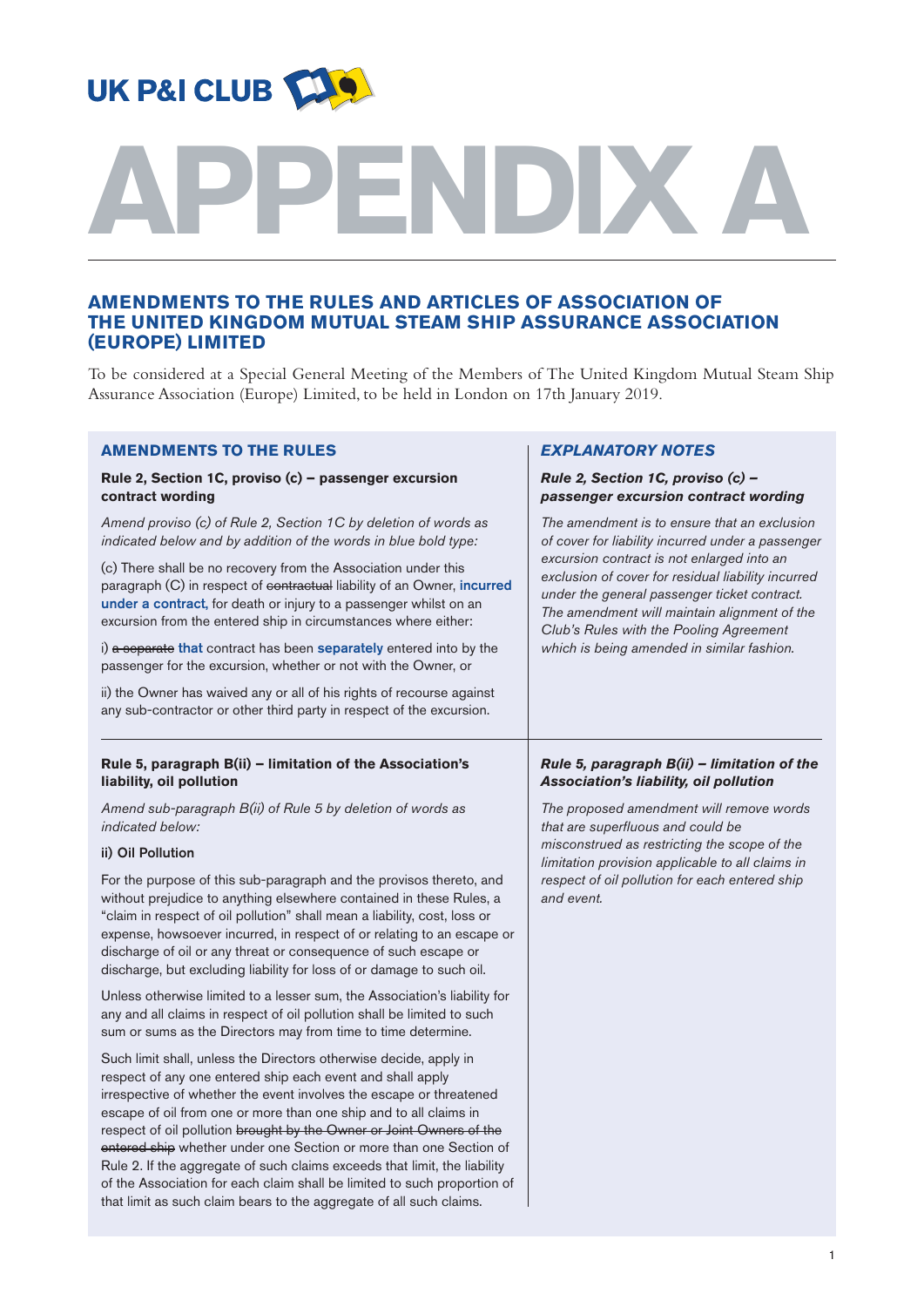#### **Rule 5H(iii) – Exclusion of certain liabilities, costs and expenses of salvage ships, drilling ships, dredgers and others**

*Amend paragraph (iii) of Rule 5H by deletion of words as indicated and by addition of the words in bold blue type below:*

iii) An entered ship which is used for **specialist operations including** dredging, blasting, pile-driving, well-intervention, cable or pipe laying, construction, installation, maintenance work, core sampling, depositing of spoil, or power generation the operations of dredging, blasting, piledriving, well-stimulation, laying, maintaining or removing cables or pipes, core sampling, depositing of spoil, professional oil spill response or professional oil spill response training and tank cleaning (otherwise than on the entered ship),or other specialist operations.

#### **Rule 5, paragraph R – surveys of ships after lay-up**

*Amend paragraph R of Rule 5 by deletion of words as indicated below and by addition of the words in bold type:*

#### R Surveys of ships after lay-up

i) If an entered ship has been laid-up for a period of six months or more, whether the ship has been entered in the Association for all or part of the period of lay-up and whether or not laid-up returns have been claimed or paid in accordance with Rule 27, the Owner shall give the Managers notice that the ship is to be recommissioned not less than seven days before the ship leaves the place of lay-up.

ii) Upon receipt of such notice the Managers in their discretion may appoint a surveyor or such other person as they may think fit to inspect the ship on behalf of the Association and the Owner shall afford such facilities as may be required for such inspection, and

iii) The Owner shall comply with such recommendations as the Managers may make following such inspection.

Unless and to the extent that the Members' Committee in its discretion otherwise decides, an Owner who commits any breach of his obligations referred to in (i) to (iii) above shall not be entitled, in relation to any casualty, event or matter occurring during the period of the breach, to any recovery from the Association in respect of any claim arising out of such casualty, event or matter.

A breach of the obligation in (i) above shall be deemed to have started when the ship leaves the place of lay-up and to have ended at such time as the Owner has complied with his obligations referred to in (ii) and (iii) above, as determined by the Managers in their discretion.

Notwithstanding the above and in addition thereto, the Members' Committee may, in the light of such inspection or in the event of any breach of the obligations referred to in (ii) to (iii) above, terminate the Owner's entry forthwith whereupon the Owner shall cease to be insured in respect of the entered ship.

## **Rule Changes for EU subsidiary insurer: Rules Foreword, and Rule 44 – Definitions**

*Amend the Foreword to the Rules, and Rule 44, by deletion of words as indicated below and by addition of the words in blue bold type:*

#### Rules Foreword

The UK P&I Club is a mutual protection and indemnity association, which operates through The United Kingdom Mutual Steam Ship Assurance Association (Europe) Limited and its subsidiary company

#### *Rule 5H(iii) – Exclusion of certain liabilities, costs and expenses of salvage ships, drilling ships, dredgers and others*

*Paragraph (iii) of Rule 5H describes risks known as 'specialist operations', for which some elements of cover are excluded because the operations and associated risks are considered too unusual to be shared on a mutual basis without restriction.*

*The proposed amendment will update the list of 'specialist operations' and will keep the Rules aligned with the Pooling Agreement, in which a corresponding list has been recently revised.*

#### *Rule 5, paragraph R – surveys of ships after lay-up*

*The proposed amendment makes clear when an owner would be deemed to be in breach of the requirement to give seven days' notice before a ship leaves a place of lay-up after recommissioning, and allows the Managers a more flexible discretion to determine when the breach has ended.*

#### *Rule Changes for EU subsidiary insurer: Rules Foreword, and Rule 44 – Definitions*

*The Club has established a subsidiary insurance company in the Netherlands, UK P&I Club N.V., in order to insure risks of EU flagged ships in the event that Great Britain ceases to be a member of the European Union.*

*Shipowners insured by the Club in respect of EU flagged ships will have policies underwritten*